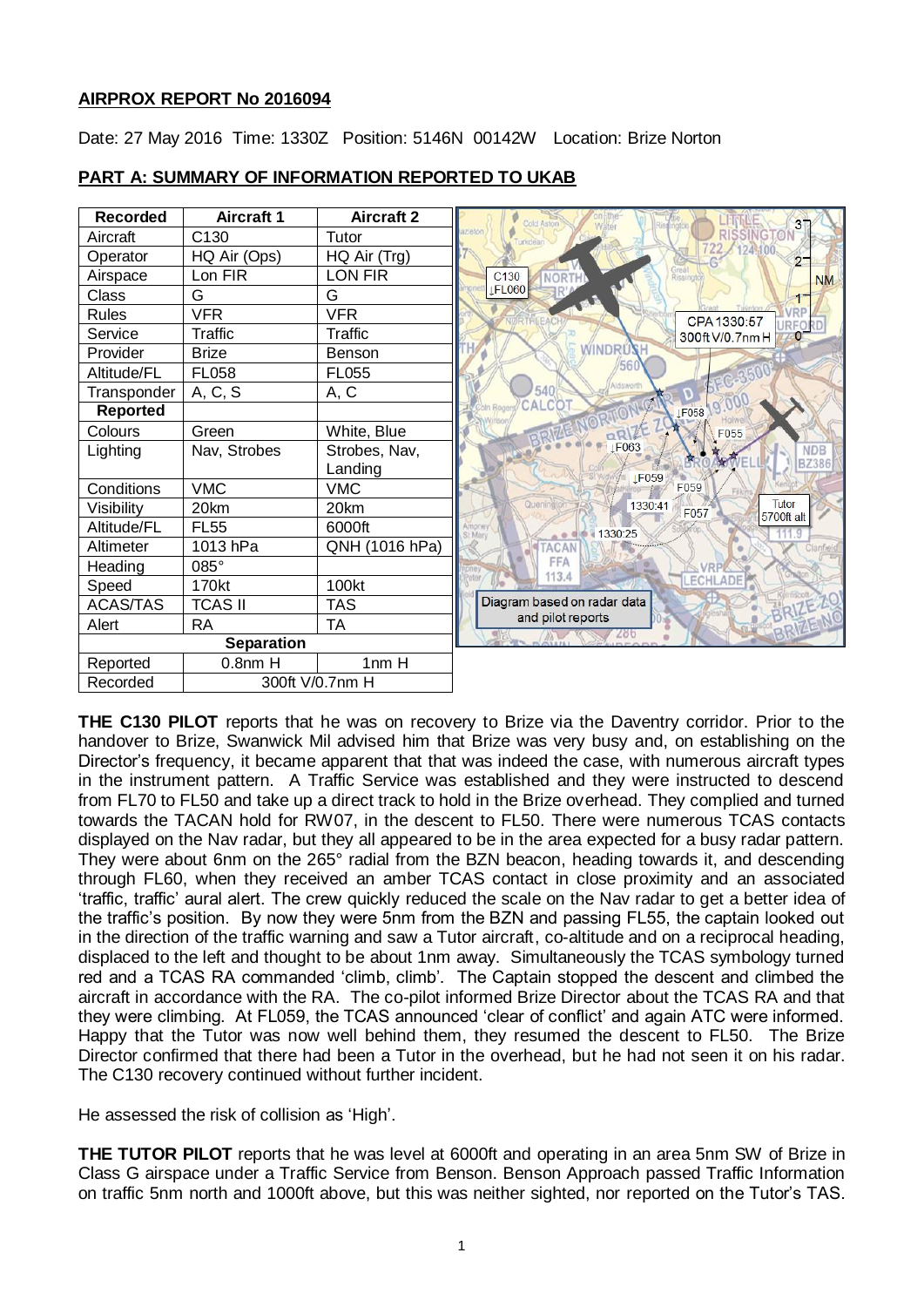Further Traffic Information was given, placing the traffic 4nm north, 1000ft above and descending; although still not visual, it appeared on the TAS (which was set to the 5nm range in accordance with Tutor SOPs) as a proximity advisory contact. The bearing of the TAS contact could not be relied upon because the Tutor was in a turn, but a further report from ATC advised the traffic was now 2nm away and this coincided with him becoming visual with a C130, which appeared to be slightly above, offset to the left and in the descent. He estimated that without course alteration the CPA would be about 0.75nm, so he made a right turn to increase the distance. He recalled the C130 passed 1nm horizontally and slightly below him.

He assessed the risk of collision as 'Low'.

**THE BRIZE DIRECTOR** reports that he was controlling in the Director position during a very busy period with numerous inbound aircraft, including: 3 individual French Alphajets who were unfamiliar with Brize, required a lot of RT and were all on a Deconfliction Service; a C17 conducting multiple radar circuits; an inbound A330 for PAR; as well as the subject C130. Given the speeds of the aircraft, he decided to sequence the Alphajets first, followed by the A330, and asked the C130 to hold in the Brize overhead at FL50 which would ensure it was well above the C17 who would be climbing out to 3800ft. The C130 was on a Traffic Service and started to descend to FL50, and he turned his attention to the Alphajets and A330. As the C130 entered the radar overhead, the pilot declared a TCAS RA and a stop of descent. The controller immediately scanned the radar and a code-callsignconverted squawk appeared out of the radar cone of silence. He had not previously been aware of an aircraft in the overhead and was surprised that there was one, particularly displaying the codecallsign conversion. He acknowledged the pilot's call and waited for further response for about 5 seconds, after which the pilot declared the TCAS RA resolved and was continuing his descent. He noted that he had assumed that the safest place to hold his aircraft was in the Brize overhead, even if it was above the CTR, but because he couldn't guarantee solid radar coverage realised this assumption was flawed. Benson controllers had been deployed to Brize earlier that day (they had bolt-holed from Benson) and had inputted the callsign conversion of Benson squawks into the radar consoles, which explained why he could only see the callsign-converted squawk on his radar console. He opined that he would have thought that working at Brize would have given the Benson controllers an understanding of the radar cone of silence. He stated that the incident had made him lose confidence in his controlling ability.

He assessed the risk of collision as 'High'.

**THE BRIZE SUPERVISOR** reports that the unit's workload went from low to high in a very short space of time; not only was the workload high, the task also escalated from straight forward to complex. Several visiting foreign fast-jets were conducting individual approaches at Brize prior to returning to France, the usual language barriers mean that the Director's task was phraseology intensive, and the Approach controller was required on two occasions to hold aircraft off for Director, in addition to the Director holding off aircraft to the NW and above the Brize CTR. As the Supervisor, he was busy monitoring the Approach controller and ensuring that climb-out details for the fast-jets were passed as pre-notes to Swanwick Mil as well as dividing his attention between the Director and ADC. He was not made aware of any Tutors operating in the Brize overhead and did not believe that Traffic Information was passed by Benson ATC. He did not witness the confliction between the C130 and the Tutor, because it happened in the Brize radar overhead, but he heard the C130 pilot report the TCAS RA, immediately looked at the radar and could not see an aircraft. A few seconds later a code-callsign-converted squawk appeared on the radar display. Until this point the Director had worked well to ensure that all of the aircraft achieved their requests, but this confliction clearly distracted him and the 3<sup>rd</sup> fast-jet went straight to Swanwick Mil without making an approach because it had been holding off to the NW for too long. Holding above the Brize CTR is a routine action for the Brize Director when they are unable to descend into controlled-airspace, and it was a surprise to find a Tutor operating in the Class G above the Brize CTR without Traffic Information being passed.

**THE BENSON APPROACH CONTROLLER** reports that he was the combined Benson Approach/Director controller and had been in position for approximately 30 minutes prior to the incident. The traffic levels were of medium intensity; he was providing a Traffic Service to 3 Tutors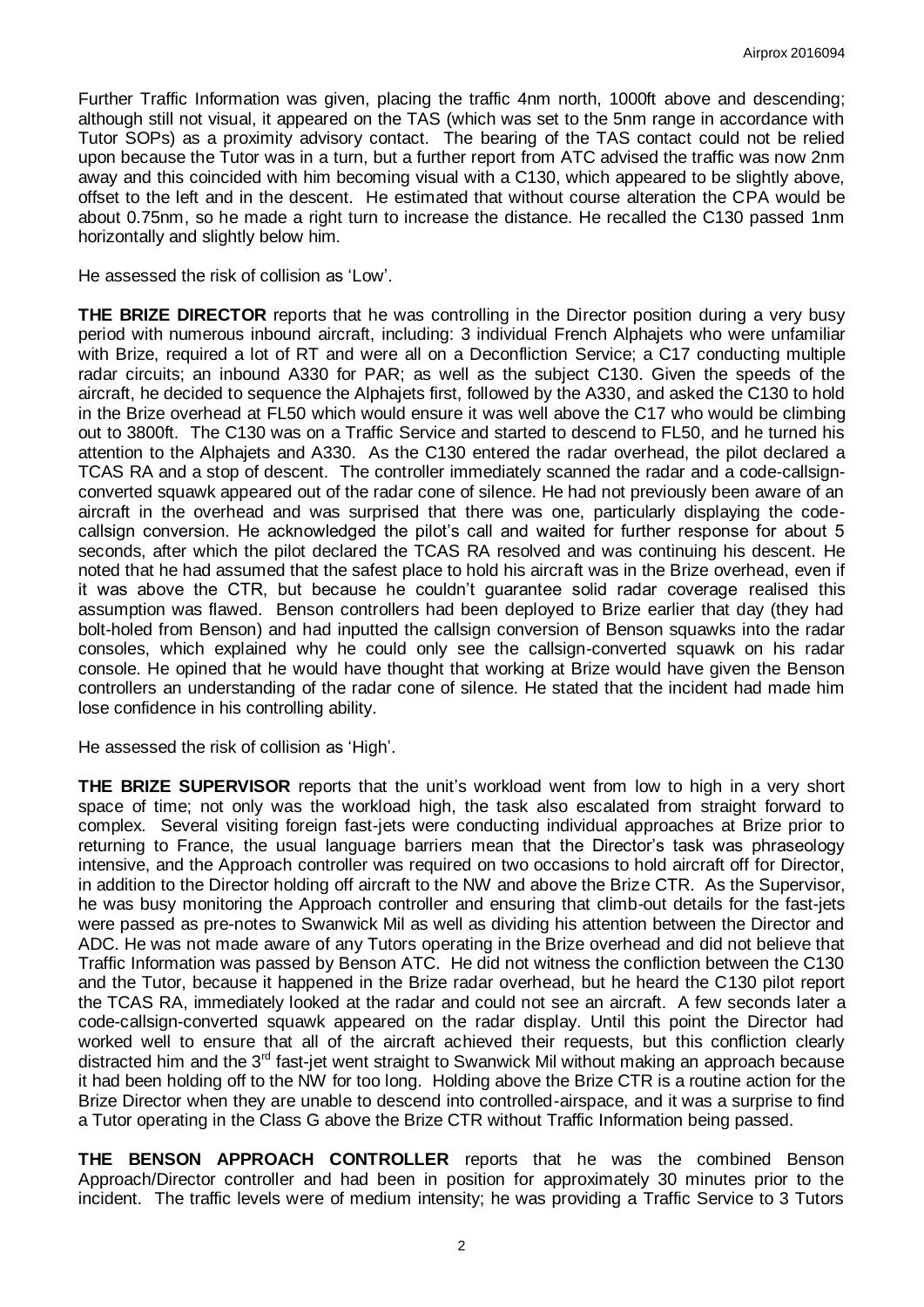general handling to the west of Benson. The Tutor involved in the incident was operating 5-10nm west of Benson, in a block from surface to FL80, maintaining outside controlled airspace, and was at FL60 at the time of the incident. He saw a large primary radar contact, wearing a Brize squawk 5nm north of the Tutor 1000ft above; he gave Traffic Information to the Tutor pilot, who reported not visual. He called the traffic again at 4nm, 1000ft above but now descending, and again the Tutor pilot reported not visual. He then answered a call from a pilot on VFR recovering, and went back to the Tutor to call the traffic at 2nm and 300ft above still descending. This time the pilot responded that he was visual. Shortly afterwards Brize called to ask to control the Tutor because they were going to have a C130 and a C17 in their overhead, the Tutor was duly handed over, and he was relieved from console about 15 minutes later, unaware that there had been an incident.

He assessed the risk of collision as 'Medium'.

**THE BENSON SUPERVISOR** reports that Benson ATC were controlling a number of Tutors during the afternoon. He had a discussion with the Brize Supervisor regarding the imminent arrival of a C130 and a C17 in the Brize overhead. Discussions were on-going with the Tutors to try and reach a course of action that could meet all requirements, but all aircraft were operating in Class G and there was no obligation for any Captain to restrict the completion of his task. The Benson App/Dir controller called the C130 3 times to the Tutor pilot, who was visual by 2nm and took his own separation.

### **Factual Background**

The weather at Brize was recorded as follows:

METAR EGVN 271250Z 08009KT 9999 FEW036 18/10 Q1017 BLU NOSIG= METAR EGVN 271350Z 08007KT 9999 FEW040 18/09 Q1017 BLU NOSIG=

### **Analysis and Investigation**

#### **Military ATM**

At 1330:01 (Figure 1), the C130 is to the north west of Brize Norton by approximately 8nm tracking south east, in the descent to FL50 and routing into the overhead. The Tutor is west-northwest of Brize Norton by approximately 3nm at 6000ft on the Benson QNH.



Figure 1: Geometry at 1330:01 (C130 squawking 3732; Tutor squawking 3611).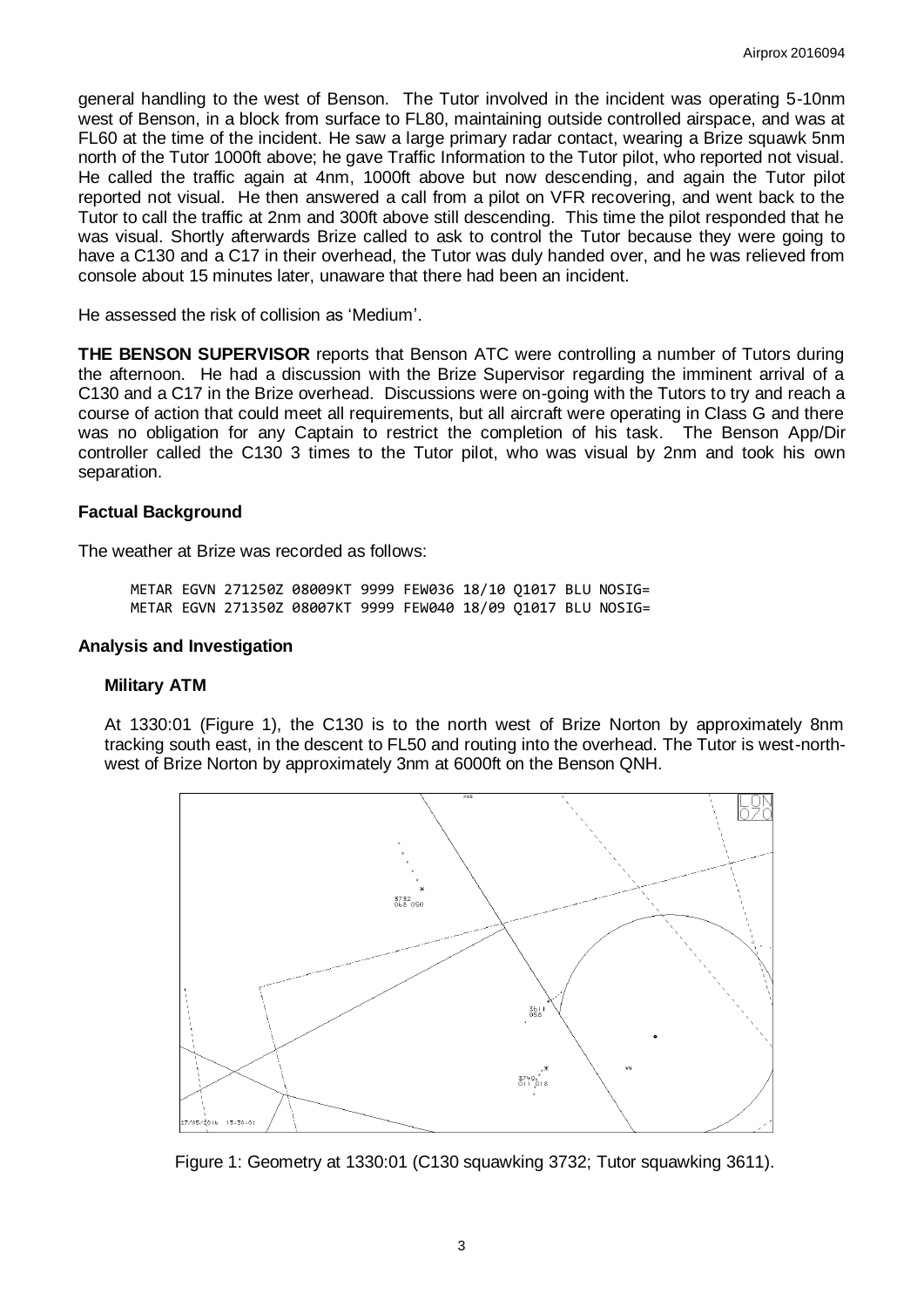At 1330:18 (Figure 2), the Benson Approach controller passed Traffic Information for the third time to the Tutor on the C130 to the north. '{Tutor c/s}, previously called traffic north west two miles tracking South West indicating three hundred feet above and descending'.



Figure 2: Geometry at 1330:18.

At 1330:26 (Figure 3), the Tutor pilot called 'Traffic in sight,'. The radar replay indicates the Tutor calling visual with the C130 with 2.8nm separation.



Figure 3: Geometry at 1330:26.

At 1330:52 (Figure 4), the radar replay shows the Tutor turning away to the right with 1nm separation, as reported by the Tutor pilot.



Figure 4: Geometry at 1330:52.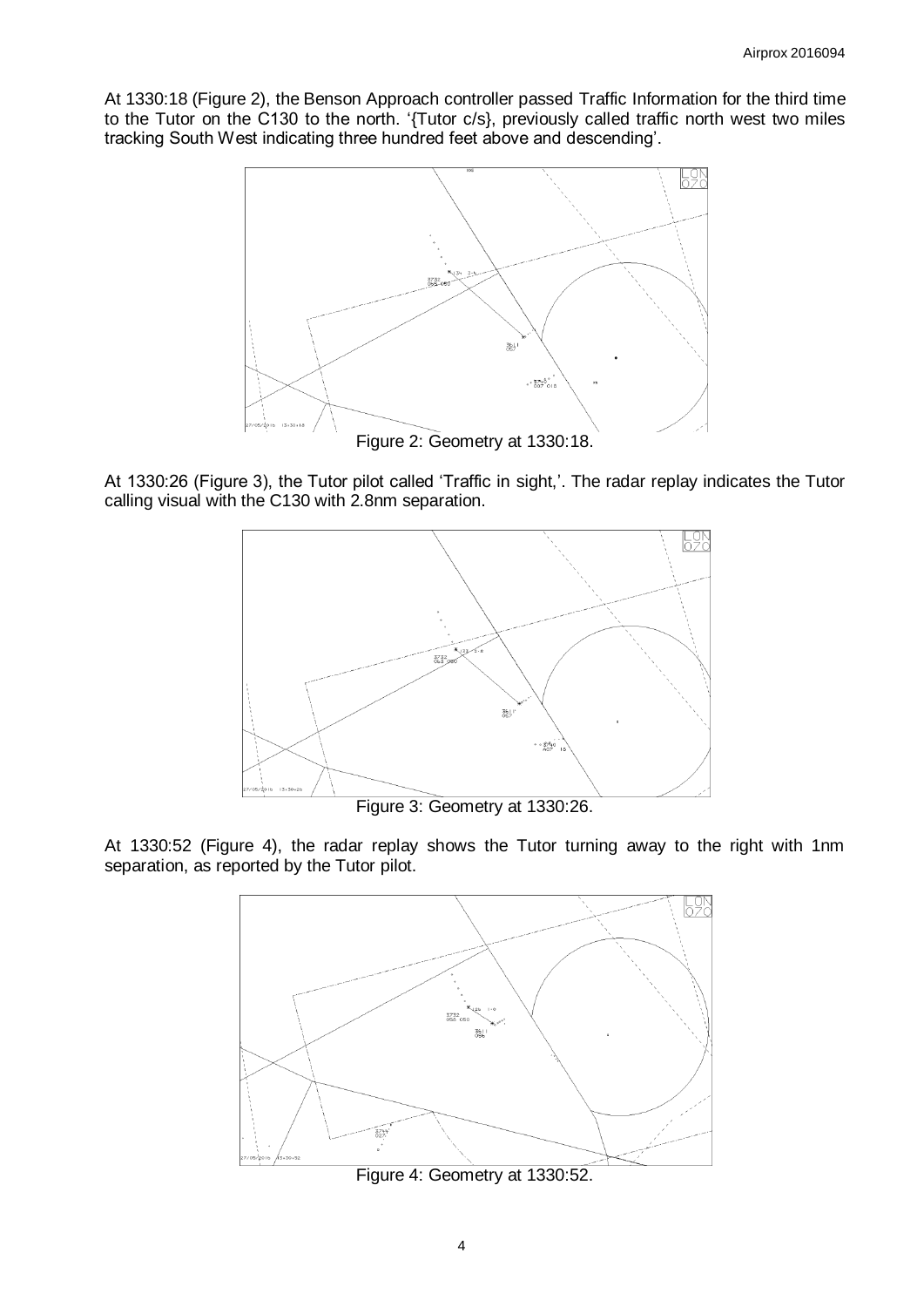At 1330:55 (Figure 5), the C130 pilot reports the TCAS RA on frequency, separation at this time is 0.7nm.



Figure 5: Geometry at 1330:55.

The C130 pilot reported being warned from Swanwick Mil prior to handover that Brize Director was very busy, and it was apparent on handover that this was the case with many callsigns and aircraft types in the instrument pattern. The pilot was given a Traffic Service by the controller, directed to descend from FL70 to FL50, and asked to route to the overhead to hold for other inbound traffic. There was no further communication from the controller to the C130 pilot until he reported the TCAS RA, at which point the controller communicated that the Tutor was in the overhead and had not been seen on the radar. The radar data correlates with the C130 pilot's report of the Tutor at co-altitude within 1nm.

The Tutor pilot reported being level at 6000ft on the Benson QNH, operating 5nm south west of Brize Norton under a Traffic Service with Benson Approach. The pilot reported being passed Traffic Information on an aircraft north 5nm 1000ft above but was not sighted, then again at 4nm but now appearing on TAS. The third call of traffic was at 2nm and this coincided with the pilot becoming visual with the C130. The radar replay and tape transcript correlate this information and indicate that the Tutor pilot became visual with the C130 at 2.8nm and 600ft separation. The pilot subsequently turned the aircraft to the right and estimated that the C130 passed 1nm horizontally and slightly below. Outwith the DASOR, the pilot reported that the reason for general handling overhead Brize Norton CTR was that it is a clear piece of airspace free from GA and Gliders because they are less likely to transit over the top of Class D Airspace.

The Brize Norton controller was working a busy session with multiple aircraft types as well as foreign and unfamiliar fast jet aircraft in the radar training circuit. The controller reported a mix of Traffic Service and Deconfliction Service aircraft on frequency, and prioritised the task accordingly. The controller asked the C130 pilot if he could hold in the overhead at FL50 to ensure separation against an aircraft climbing out and to sequence other traffic ahead. As the C130 descended into the overhead the controller reported concentrating on the fast jets and fixed wing aircraft under a Deconfliction Service.

The Benson controller reported medium intensity and complexity at the time with 3 Tutors on frequency general handling mainly to the west of Benson. The controller reported passing Traffic Information to the Tutor on traffic from the north tracking southbound wearing a Brize Norton squawk. Traffic Information was passed at 5, 4 and 2nm with the pilot reporting visual at 2nm. At no point before the incident was information passed to Brize Norton ATC about the Tutor operating in the Brize overhead.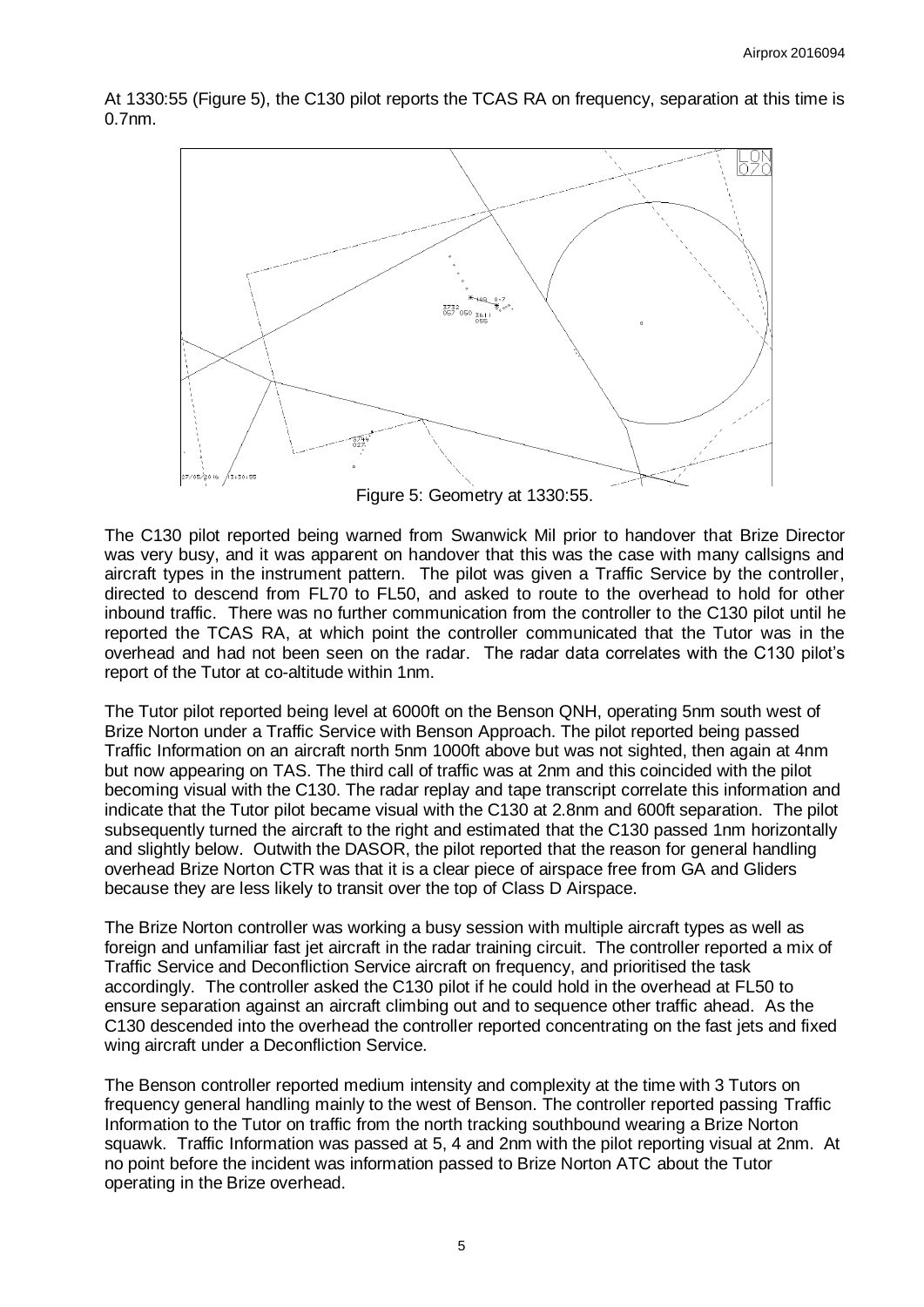Three barriers were effective in this incident: timely Traffic Information from Benson ATC; TCAS/TAS on the C130/Tutor; and visual lookout. The Traffic Information to the Tutor was timely and updated on two occasions; but it was not fully accurate as traffic was called as tracking south west when the radar replays show the C130 track south east. However, the Tutor pilot was able to correlate the Traffic Information with his TAS resulting in the pilot becoming visual and able to maintain safe separation from the C130. TCAS alerted the C130 pilot to the confliction and provided a resolution against the Tutor. The Brize controller was unaware of the Tutor in the overhead and, due to radar coverage, was unable to see a primary or secondary return which may have allowed them to register the confliction and change their plan. That the Brize Norton controller did not pass Traffic Information to the C130 on the Tutor links to a variety of human factors and contextual conditions including: high workload, no radar cover in the overhead, prioritisation and communication. The controller could have reduced the service to the C130 for controller workload and radar coverage; which would have provided a warning to the pilot that the controller was busy.

Benson ATC provide a Traffic Service to Tutors general handling in the Brize Norton overhead because if the Tutors were to go to Brize ATC they would be without a radar service (due to the radar cone of silence in their overhead). The Tutor pilot identified the airspace above Brize Norton CTR as a quiet area to general handle due to lack of GA and glider aircraft. The drawback to the Tutors operating in this area is that Brize ATC are unable to see aircraft in their overhead due to radar cover. The Brize overhead is also a routine position for ATC to hold aircraft, and is part of their TACAN procedure. Unit level investigation and recommendations have seen Brize and Benson ATC now communicate, via landline, information on traffic manoeuvring in the Brize Norton overhead. This information is then displayed, using a blocking strip, in front of the approach controller who manages the airspace and liaises with the other controllers. Although in this instance Traffic Information, TCAS/TAS and ultimately visual lookout were effective, the incident and subsequent investigation prompted improved communication procedures between Brize and Benson ATC for aircraft working in the Brize Norton overhead.

## **UKAB Secretariat**

The C130 and Tutor pilots shared an equal responsibility for collision avoidance and not to operate in such proximity to other aircraft as to create a collision hazard<sup>1</sup>. If the incident geometry is considered as head-on or nearly so then both pilots were required to turn to the right<sup>2</sup>. If the incident geometry is considered as converging then the Tutor pilot was required to give way to the C130, which he did.

# **Comments**

# **HQ Air Command**

It is understandable why the Tutor pilot made a conscious decision to operate in the Brize Norton overhead, and indeed, this is a common occurrence due to the density of gliders and GA in other local operating areas. However, with a little more communication between Benson and Brize Norton controllers and also possibly the Tutor pilot and Brize Norton, then on the occasions Brize Norton wish to utilise the Class G Airspace above the airfield, then sensible coordination could have taken place. Indeed, immediately after the Airprox, a negotiation and compromise on usage of the airspace immediately took place to the satisfaction of all concerned. It is a shame that such a conversation did not take place earlier!

A local investigation has prompted a change to the ATC Order Book which should mitigate the chances of re-occurrence; however, the collision warning systems of both aircraft, Traffic information from Benson controllers and pilot's look-out all played a part in preventing the situation becoming more serious.

 $\overline{a}$ 1 SERA.3205 Proximity.

 $2$  SERA.3210 Right-of-way (c)(1) Approaching head-on.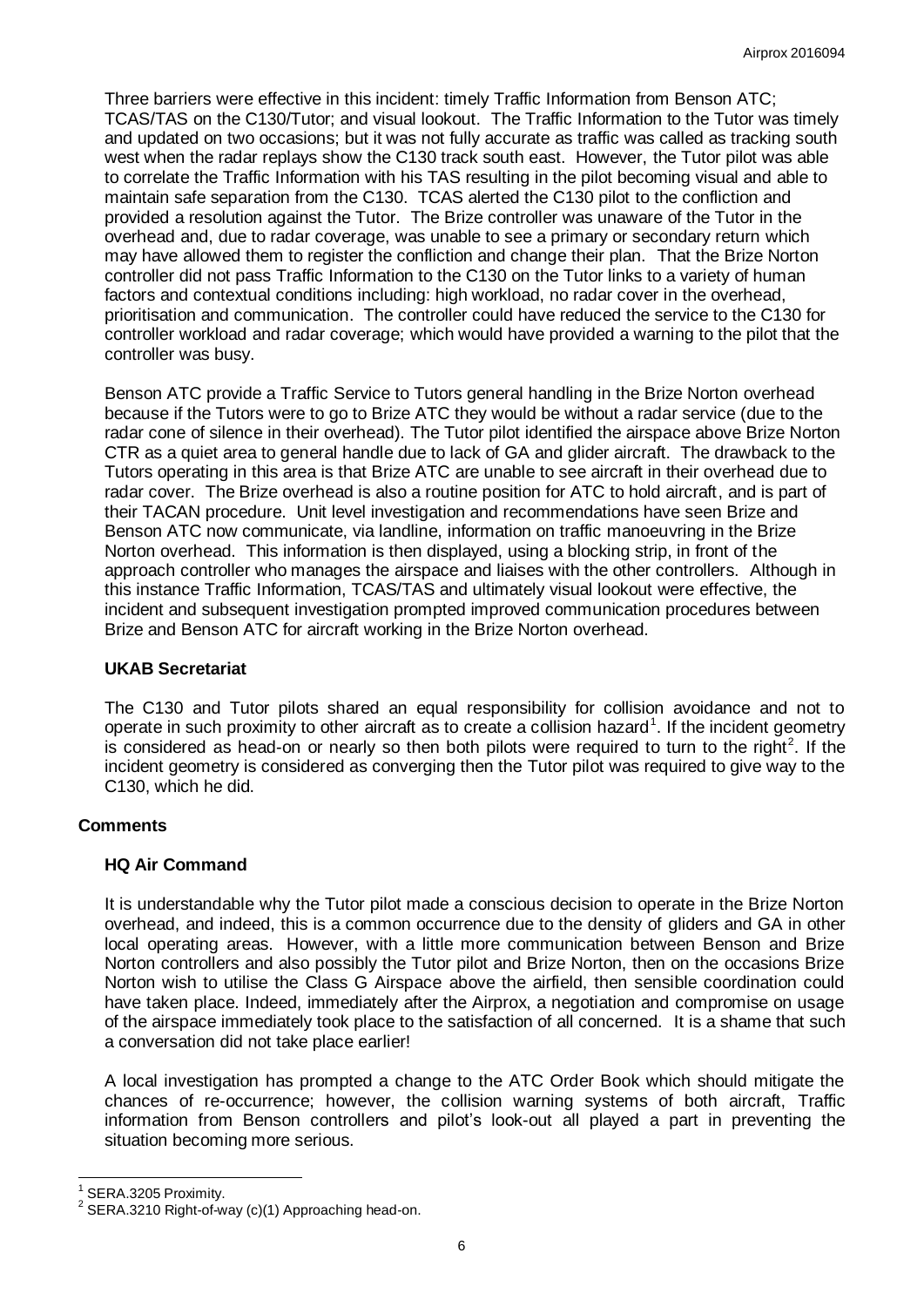## **Summary**

An Airprox was reported when a C130 and a Tutor flew into proximity at 1330 on Friday  $27<sup>th</sup>$  May 2016. Both pilots were operating under VFR in VMC, the C130 pilot in receipt of a Traffic Service from Brize and the Tutor pilot in receipt of a Traffic Service from Benson.

#### **PART B: SUMMARY OF THE BOARD'S DISCUSSIONS**

Information available consisted of reports from the pilots of both aircraft, transcripts of the relevant RT frequencies, radar photographs/video recordings, reports from the air traffic controllers involved and reports from the appropriate ATC and operating authorities.

The Board first looked at the actions of the C130 pilot and noted that although he was receiving a Traffic Service in the Brize Radar pattern, he had reported that he knew that the controller was busy. Members thought that although he could have reasonably expected that he would receive Traffic Information from the controller, in its absence due to radar coverage he had used his TCAS effectively and this had ultimately enabled him to see, and a short time later, avoid the Tutor. This incident was a salutary reminder to all pilots that ATC is not all-seeing, and that all available aids must be employed to gain situational awareness and achieve visual acquisition.

Turning to the Tutor pilot, the Board could understand why he would want to operate in the airspace above Brize Norton because it was routinely clear of GA and glider traffic which were, arguably, the greatest threat to their operations. Some members wondered whether he should have given Brize a call to let them know he was there, but it was agreed that he could reasonably have expected that Benson ATC would do that on his behalf; that being said, others opined that he could usefully have prompted Benson to do so as he transited towards the area. Notwithstanding, the Board noted that he was sensibly receiving a Traffic Service from Benson, who gave Traffic Information on the C130 to him three times, which, coupled with his TAS, had enabled him to visually acquire and then avoid the other traffic. There followed some discussion about whether he had avoided it by a large enough margin given that the C130 received a TCAS RA, but members noted that TCAS was mechanised for procedural IFR collision avoidance requirements whereas VFR collision avoidance requirements were not specific. Ultimately, members agreed that the Tutor pilot had clearly been content with the separation, reporting the risk of collision as low.

The Board then looked at the actions of ATC. It was agreed that the Brize controller was extremely busy and, unable to see the conflicting traffic in the overhead due to the lack of radar cover; he was not able to give timely Traffic Information. Some members wondered whether he should have seen the Tutor tracking towards the overhead before it disappeared, but this was quickly dismissed as unreasonable given the traffic levels and workload. The Board then wondered about the wisdom of having a TACAN hold that went into the radar overhead, given that aircraft could not be seen there. They were informed by military members that this was a legacy procedure from the days when Brize Radar had access to another radar head that ensured that radar coverage was maintained. This radar was no longer available to the controllers, leading members to question whether the procedure was still viable. Again military members advised that there were to be various changes in the way that military ATS was provided in the near future, and consequently there was little utility in making sweeping procedural changes at the moment.

ATC members commented that the Benson controller was the person who had all of the information available to him; he knew that the Tutor was manoeuvring in the Brize overhead, and presumably could see that the Brize radar pattern was busy. Having seen the C130 turning towards the Tutor, some members wondered why he didn't think to liaise with Brize directly, or at least to give Traffic Information to them. Ordinarily the Board would have made a recommendation that improvements in liaison should take place between the two units to avoid such a situation developing again, but they were heartened to hear that such liaison had already happened, and that procedures had been put in place to prevent a re-occurrence.